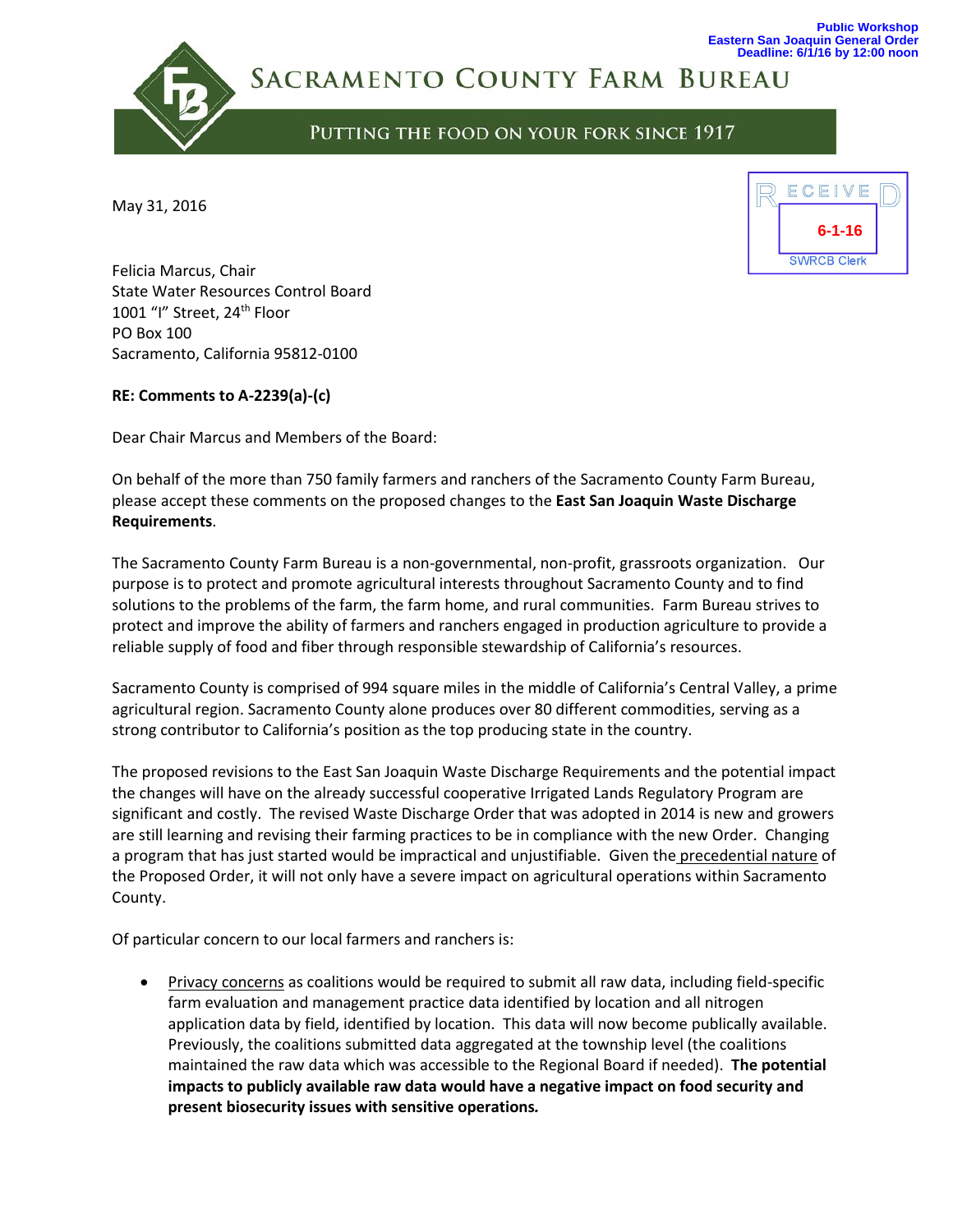- **Burden on operations with new and increased costs of compliance. Increase administrative** costs to manage the program would directly result in an **increase cost to the coalition members, with no improvements to water quality**. Reporting requirements now apply to all growers (previously, reporting requirements varied due to vulnerability designations), and in addition to higher costs for individual growers, coalition costs, as well as Regional Board costs, will increase due to the new requirements to collect and compile all raw data.
- May erode the existence of coalitions, as the Proposed Order **undermines the usefulness and benefits of the coalitions**.
- **•** Upsets the current monitoring and reporting requirements within the existing Irrigated Lands Regulatory Program, which provide the Regional Water Board with ample information needed to determine the effectiveness of the program regarding water quality concerns in compliance with the Water Code and the State Water Board's policies. **More information does not always equal increased water quality**. Good/relevant information results in the ability for the Coalitions to work with growers on water quality improvements.
- New nitrogen application accounting requirements will place significant new, unnecessary burdens on farmers; each farm will be required to report their crop yield; currently, only a small handful of nitrogen removed coefficients have been developed for crops grown in California; and the reporting of the multi-year ratio of nitrogen applied to the field to nitrogen removed from the field, or the A/R ratio, will become a **regulatory target***.*
- Requires each farm to monitor drinking water wells, including land owner or tenant wells that you **may not have authority to access**.
- The proposed changes to the East San Joaquin Order Is precedential and would give direction to the Central Valley Water Board and all other Regional Water Boards to update (or develop) their Irrigated Lands Regulatory Programs to be consistent with the Proposed Order. Agriculture is very different in every part of the state, given regional differences, one size fits all requirements are not appropriate.

In conclusion, the Sacramento County Farm Bureau, acting as a representative of our roughly 3,000 members, requests that the State Water Board's Proposed Revisions to the Eastern San Joaquin Draft Order:

- 1. Maintain vulnerability designations.
- 2. Eliminate expansion of certification and reporting requirements on all growers in all areas.
- 3. Maintain current township level of reporting for management practice and nitrogen application.
- 4. Recognize requirements would inevitably lead to in increased coalition costs and state regulatory fees and direct a new economic analysis be done.
- 5. Eliminate sampling of all domestic wells and reporting results on a public website.
- 6. Not be precedential.

Thank you for your careful consideration in this matter.

Jikain